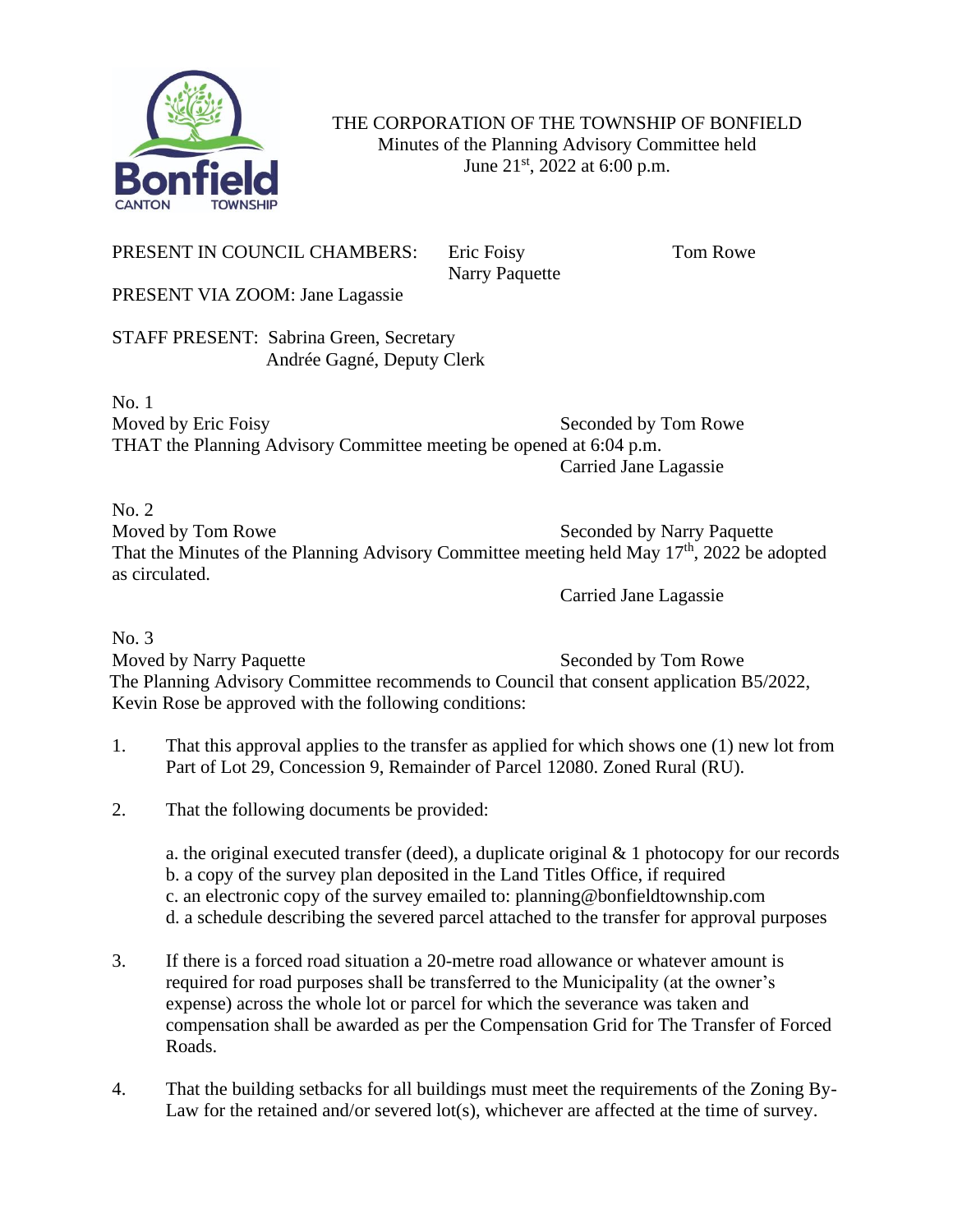- 5. A fee of 5% in lieu of parkland dedication for each transfer document shall be deposited in the office of the clerk prior to the stamping of any transfer document regarding a subdivision or a consent for each new lot. For the purpose of determining the amount of payment, the Pay Grid to Determine Payment of up to 5% in lieu of Land to be conveyed for Park or other Recreational Purposes shall apply.
- 6. If any, all tax arrears must be paid prior to the stamping of Transfer Documents for a new lot.
- 7. Pursuant to the Ministry of Transportation's comments in support of consent; access for the severed lands shall be taken from Trunk Road not Highway 17. The applicant is responsible for requesting an entrance permit, if desired, from the Township of Bonfield Public Works Department for an entrance on Trunk Road.
- 8. A MDS calculation be undertaken for any livestock facilities within 700m of the property to confirm appropriate setbacks can be maintained from the new proposed lot line as per North Bay Mattawa Conservation Authority's requirements

Carried Jane Lagassie

## NOTE:

A Certificate of Approval as required under Ontario Regulation 332/12 of the Ontario Building Code Act for a sewage disposal system must be obtained prior to development of the property.

A Development, Interference with Wetlands and Alteration to Shorelines and Watercourses Permit may be required from the North Bay Mattawa Conservation Authority prior to undertaking any development of the property. It is recommended that prior to development, the property owner consult with the MNRF regarding potential requirements under the Endangered Species Act.

An entrance permit may be required from the Township of Bonfield Public Works Department prior to development of the property.

No. 4 Moved by Eric Foisy Seconded by Tom Rowe That the Planning Advisory Committee recommends to Council to defer consent application B7/2022 (Mike & Lori Topolinksy) pending a site inspection and comments by the North Bay Mattawa Conservation

Carried Jane Lagasie

No. 5 Moved by Narry Paquette Seconded by Eric Foisy That the Planning Advisory Committee recommends to Council to defer consent application B8/2022 (Mike & Lori Topolinsky) pending a site inspection and comments by the North Bay Mattawa Conservation lot.

Carried Jane Lagasie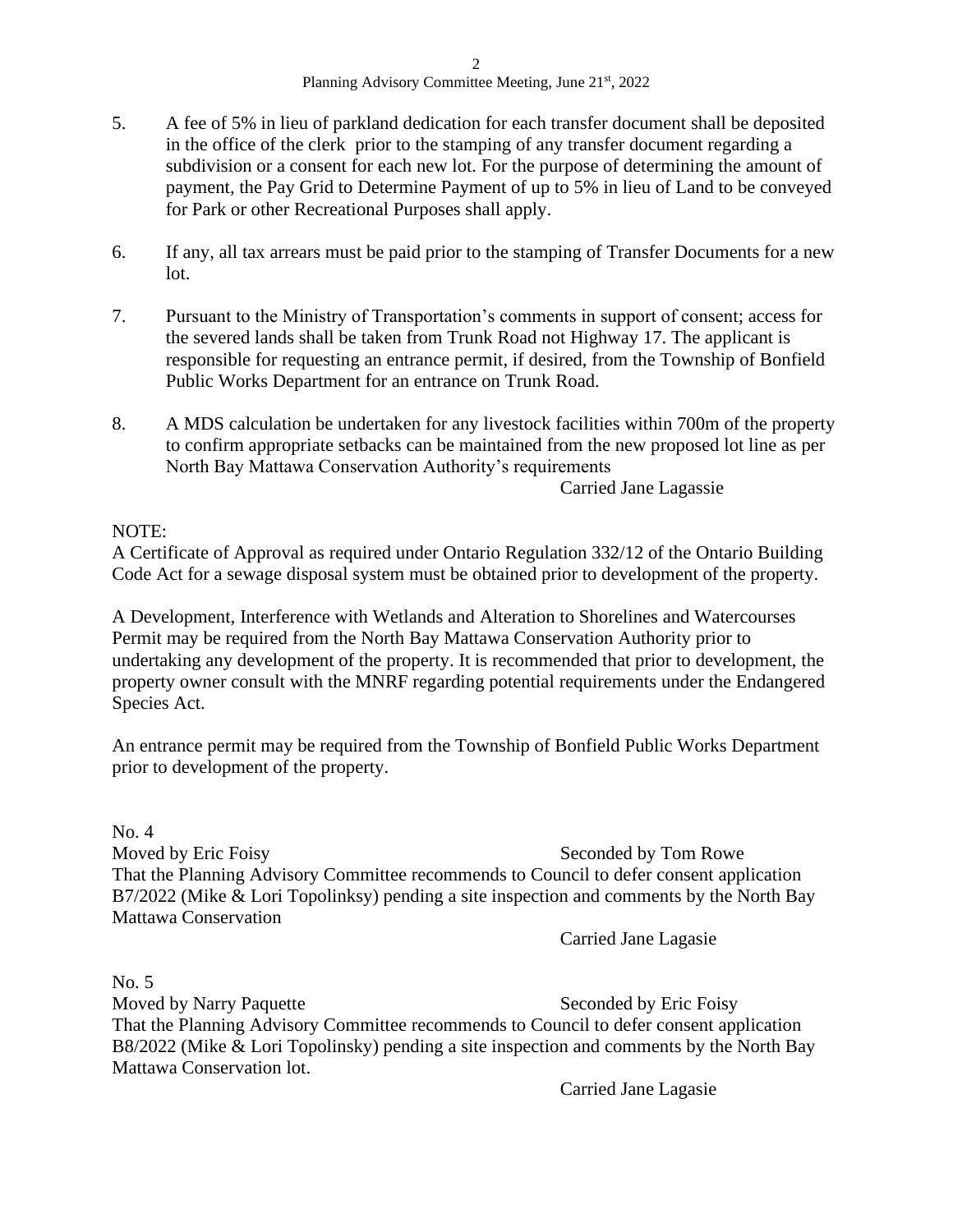No. 6

Moved by Tom Rowe Seconded by Narry Paquette The Planning Advisory Committee recommends to Council that consent application B9/2022, Alice, Louis and Joseph Desgroseilliers, Lina Blais and Josette Carriere, be approved with the following conditions:

- 1. That this approval applies to the transfer as applied for which shows one (1) new lot (to separate an original 100acre parcel that merged with abutting previous 100acre parcel from common ownership) from Lot 7, Concession 11 Parcel 482, and Part Lot 6 Concession 11 Parcel 13225. Zoned Rural (RU).
- 2. That the following documents be provided: a. the original executed transfer (deed), a duplicate original & 1 photocopy for our records b. a copy of the survey plan deposited in the Land Titles Office, if required c. an electronic copy of the survey emailed to: planning@bonfieldtownship.com
- 3. If there is a forced road situation a 20-metre road allowance or whatever amount is required for road purposes shall be transferred to the Municipality (at the owner's expense) across the whole lot or parcel for which the severance was taken and compensation shall be awarded as per the Compensation Grid for The Transfer of Forced Roads.
- 4. That the building setbacks for all buildings must meet the requirements of the Zoning By-Law for the retained and/or severed lot(s), whichever are affected at the time of survey.
- 5. A fee of 5% in lieu of parkland dedication for each transfer document shall be deposited in the office of the clerk prior to the stamping of any transfer document regarding a subdivision or a consent for each new lot. For the purpose of determining the amount of payment, the Pay Grid to Determine Payment of up to 5% in lieu of Land to be conveyed for Park or other Recreational Purposes shall apply.
- 6. If any, all tax arrears must be paid prior to the stamping of Transfer Documents for a new lot.

Carried Jane Lagasie

## NOTE:

A Certificate of Approval as required under Ontario Regulation 332/12 of the Ontario Building Code Act for a sewage disposal system must be obtained prior to development of the property.

A Development, Interference with Wetlands and Alteration to Shorelines and Watercourses Permit may be required from the North Bay Mattawa Conservation Authority prior to undertaking any development of the property. It is recommended that prior to development, the property owner consult with the MNRF regarding potential requirements under the Endangered Species Act.